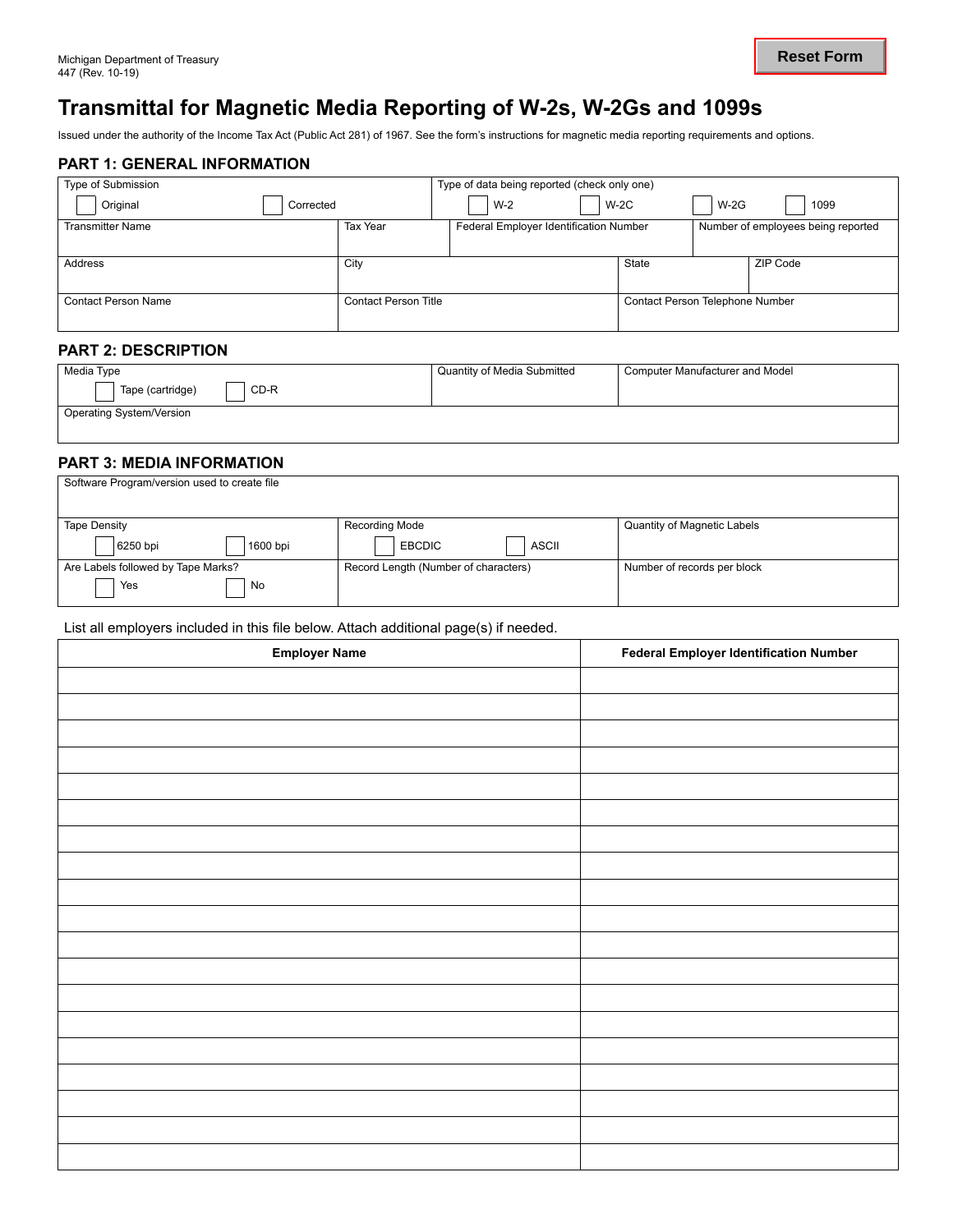# **General Information**

 format, however, **employers with 250 or more Michigan**  Treasury offers magnetic media filing to all taxpayers reporting Michigan wage statements. Wage statements are due January 31st. You can send magnetic media in electronic or mailed **employees must use Michigan Treasury Online (MTO) to electronically send magnetic media.** 

Do not duplicate any wage statement information on magnetic media that was previously filed with Treasury in paper format (or vice versa). Employers may include City of Detroit withholding information via magnetic media for tax years 2017 and beyond.

#### **Wage Statements**

Wage statements include but are not limited to: W-2s, W-2Gs and 1099s. Wage statements are due to Treasury January 31st of the year following the year the income was earned. Late filing is subject to penalty as provided by the Revenue Act. Pursuant to the Income Tax Act of 1967, Treasury is unable to grant an extension on this filing.

Treasury does not require W-2G information be filed by payers unless Michigan taxes have been withheld. For W-2G and 1099 reporting, if Michigan income tax is withheld, a copy of the wage statement must be filed with Treasury.

Michigan is now participating in the combined federal/state 1099 filing program. If an employer enrolls in this IRS program, the IRS will share 1099 information with Michigan. If there is no Michigan individual income tax withheld and the 1099 was filed using this program, the Michigan filing requirement (for reporting non-employee compensation paid to Michigan residents) is satisfied.

The exception to this rule is 1099-MISC for services performed in Michigan. This form must be filed with Treasury regardless of the state of residence of the payee or if there was Michigan withholding.

### **EFW2/Text File**

If you choose to send a copy of your federal EFW2 filing (via mailed magnetic media or .TXT file upload via Michigan Treasury Online), you must be sure that the CODE RS State Record (optional for federal reporting) is completed. Within the RS record, Treasury will be looking for the following positions:

If you choose to send a copy of your federal EFW2 filing, you must be sure that the Code RS State Record (optional for federal reporting) is filled in. Within the RS record, Treasury will be looking for the following positions:

| $1 - 2$ | Record Identifier    | 117-138 | City                      |
|---------|----------------------|---------|---------------------------|
| $3 - 4$ | State Code "26"      | 139-140 | State Abbreviation        |
| $5-9$   | Blank                | 141-145 | ZIP Code                  |
| $10-18$ | <b>SSN</b>           | 146-149 | <b>ZIP Code Extension</b> |
| 19-33   | Employee First Name  | 150-247 | Blank                     |
| 34-48   | Employee Middle Name | 248-267 | State Employer Acct#      |
| 49-68   | Employee Last Name   | 268-275 | <b>Blank</b>              |
| 69-72   | Blank                | 276-286 | State Taxable Wages       |

| 73-94  | Location Address | 287-297 State Income Tax<br>Withheld |
|--------|------------------|--------------------------------------|
| 95-116 | Deliver Address  |                                      |

#### City of Detroit **(tax years 2017 and beyond):**

|     | 298-304 Fill with Blanks           |               | 309-319 City Taxable Wages |
|-----|------------------------------------|---------------|----------------------------|
|     | 305-307 City of Detroit Code (170) |               | 320-330 City Tax Withheld  |
| 308 | Tax Type Code $(C)$                | 331-512 Blank |                            |

Treasury will ignore any other fields included in this record.

### **Michigan Treasury Online (MTO)**

#### **Eligibility**

Wage statement upload through MTO is available to all Michigan taxpayers.

Magnetic media files can be sent electronically through MTO for tax years 2017 and beyond. MTO is a free, secure and intuitive way to electronically manage your Treasury business account. Visit [michigan.gov/mtobusiness](https://michigan.gov/mtobusiness) for MTO instructional guides and tutorials. Wage statement files sent through MTO are encrypted and securely stored on Treasury servers.

#### **Upload Format and Process**

A copy of this completed form is not required when sending wage statements through MTO. Your annual withholding tax return does not need to be filed prior to uploading your wage statements. Wage statements can be uploaded in .PDF, .RAR, .TXT or .ZIP formats with less than a 10MB file size. Multiple file submissions are allowed per tax year if necessary.

On MTO, you can submit wage statements for a particular business you have connected to via Tax Services or you can utilize Guest Services to send W-2s for one or multiple businesses. For all MTO upload options, you will receive a confirmation number upon submission, indicating your file was successfully transmitted.

# **Mailing Magnetic Media**

#### **Eligibility**

Mailed magnetic media is only available to employers with less than 250 Michigan employees.

### **Address**

USPS mail: Michigan Department of Treasury; Returns Processing Division; Magnetic Media; Lansing, MI 48930

Courier delivery: Michigan Department of Treasury; Magnetic Media; 7285 Parsons Drive; Dimondale, MI 48821

#### **Formatting and Labeling**

Magnetic media should be recorded on CD-R or IBM 3480 or 3490 compatible cartridges. Treasury will accept ASCII fix length records submitted on CD-R. Magnetic Media recorded on IBM 3480 0r 3490 compatible cartridges should be in compliance with current IRS standards: IBM standard label, EBCDIC, 37,871 BPI density, 276 record length, 1-25 blocking factor). Multi-volume tapes are not acceptable.